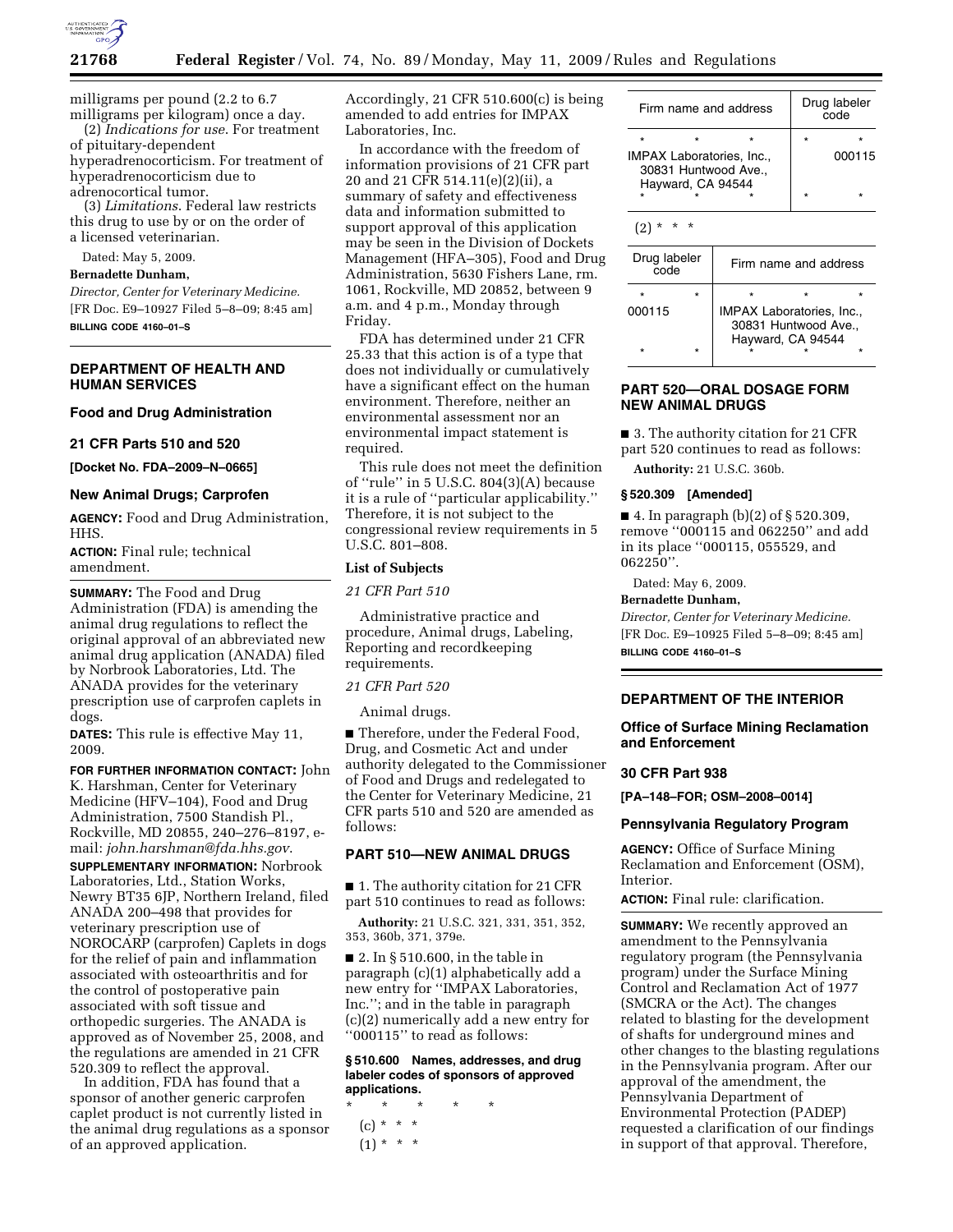OSM is publishing a clarification of our previous findings.

**DATES:** *Effective Date:* May 11, 2009.

**FOR FURTHER INFORMATION CONTACT:**  George Rieger, Director, Pittsburgh Field Division, Telephone: (717) 782–4036, e-mail: *grieger@osmre.gov.* 

- I. Background on the Pennsylvania Program
- II. Prior Approval of the Amendment
- III. Clarification of OSM's Finding in Support
- of the Decision IV. Procedural Determinations

# **I. Background on the Pennsylvania Program**

Section 503(a) of the Act permits a State to assume primacy for the regulation of surface coal mining and reclamation operations on non-Federal and non-Indian lands within its borders by demonstrating that its State program includes, among other things, ''\* \* \* a State law which provides for the regulation of surface coal mining and reclamation operations in accordance with the requirements of the Act \* \* \*; and rules and regulations consistent with regulations issued by the Secretary pursuant to the Act.'' See 30 U.S.C.  $1253(a)(1)$  and  $(7)$ . On the basis of these criteria, the Secretary of the Interior conditionally approved the Pennsylvania program on July 30, 1982. You can find background information on the Pennsylvania program, including the Secretary's findings, the disposition of comments, and conditions of approval in the July 30, 1982, **Federal Register** (47 FR 33050). You can also find later actions concerning Pennsylvania's program and program amendments at 30 CFR 938.11, 938.12, 938.13, 938.15 and 938.16.

#### **II. Prior Approval of the Amendment**

By letter dated June 8, 2006 (Administrative Record No. PA 887.00), PADEP sent OSM a program amendment to address blasting for the development of shafts for underground mines and to make administrative changes to regulations relating to blasting in 25 Pa. Code Chapters 77, 87, 88, 89 and 210.

OSM approved the amendment in a December 1, 2008, **Federal Register**  notice (73 FR 72717). After publication of OSM's decision on the submitted amendment, PADEP contacted OSM requesting clarification of our characterization of the State's interpretation of 25 Pa. Code 87.127(a). In a letter dated December 17, 2008 (Administrative Record No. PA 887.15), PADEP stated the following:

In OSM's finding relating to 25 Pa. Code 87.127(a), and the Federal counterpart at 30 CFR 817.61, the following statement is made:

''PADEP has determined that mine opening blasting conducted after the second blast is not subject to all of Pennsylvania's blasting regulations, because it is not blasting conducted pursuant to a surface coal mining operation, but rather is underground mine blasting \* \* \*" This statement is wrong. Pennsylvania has determined that mine opening blasting is *not* regulated as ''underground mine blasting.'' Rather the regulation created a new category of surface blasting, specifically identified as ''mine opening blasting.'' It *is* subject to all of Pennsylvania's surface mining blasting regulations, which specifically allow, that ''mine opening blasting conducted after the second blast, for that mine opening, may be conducted at any time of day or night \* \* \*.''

PADEP specifically requested that OSM publish a clarification of this statement contained in our approval of the amendment in order to correct this error.

# **III. Clarification of OSM's Finding in Support of Our Decision**

OSM's regulations apply to two categories of blasting: blasting associated with surface mining and surface blasting associated with underground mining. Our regulations at 30 CFR 817.61(a) specify that ''Sections 817.61–817.68 apply to surface blasting activities incident to underground coal mining, including, but not limited to, initial rounds of slopes and shafts.'' The definition of ''mine opening blasting'' as proposed by PADEP is "\* \* \* blasting conducted for the purpose of constructing a shaft, slope, drift, or tunnel mine opening for an underground mine \* \* \*'' Based upon PADEP's definition, the requirements of 30 CFR 816.61–68, which regulate blasting at surface mining activities, do not apply. In addition, 30 CFR 817.61– 68, regarding the regulation of surface blasting incident to underground coal mines, apply only to the initial rounds of slope and shaft development; blasting conducted subsequent to such activity (i.e. within the underground mine) is not regulated under these provisions. In our **Federal Register** notice announcing approval of the program amendment OSM stated that ''[w]e find that mine opening blasting after the second blast is indeed a reasonable point to terminate full regulatory coverage pursuant to 30 CFR 817.61–68.''

OSM understands that PADEP does not classify mine opening blasting as underground mine blasting, but rather as a ''new category of surface blasting.'' In addition, OSM understands that PADEP will continue to regulate mine opening blasting subsequent to the second blast in accordance with the language of the approved program

amendment, as well as any other applicable provisions of the Pennsylvania Code. In effect, the ''new category of surface blasting'' that PADEP described, provides for the regulation of blasting, after the initial rounds of slope and shaft development, above and beyond that required by SMCRA and the corresponding Federal regulations. OSM recognized in its approval of the proposed amendment that PADEP was proposing to regulate mine opening blasting subsequent to the second blast, and our approval did nothing to limit or restrict the State's ability to do so. However, in order to alleviate the State's concerns about its interpretation of 25 Pa. Code 87.127(a), OSM is publishing this clarification.

This clarification of OSM's finding does not affect our decision to approve the Pennsylvania amendment as published in the **Federal Register** on December 1, 2008.

### **VI. Procedural Determinations**

#### *Executive Order 12630—Takings*

This rule does not have takings implications. This determination is based on the analysis performed for the counterpart Federal regulation.

# *Executive Order 12866—Regulatory Planning and Review*

This rule is exempted from review by the Office of Management and Budget under Executive Order 12866.

# *Executive Order 12988—Civil Justice Reform*

The Department of the Interior has conducted the reviews required by Section 3 of Executive Order 12988 and has determined that this rule meets the applicable standards of Subsections (a) and (b) of that section. However, these standards are not applicable to the actual language of State regulatory programs and program amendments because each program is drafted and promulgated by a specific State, not by OSM. Under Sections 503 and 505 of SMCRA (30 U.S.C. 1253 and 1255) and the Federal regulations at 30 CFR 730.11, 732.15, and 732.17(h)(10), decisions on proposed State regulatory programs and program amendments submitted by the States must be based solely on a determination of whether the submittal is consistent with SMCRA and its implementing Federal regulations and whether the other requirements of 30 CFR parts 730, 731, and 732 have been met.

# *Executive Order 13132—Federalism*

This rule does not have Federalism implications. SMCRA delineates the roles of the Federal and State